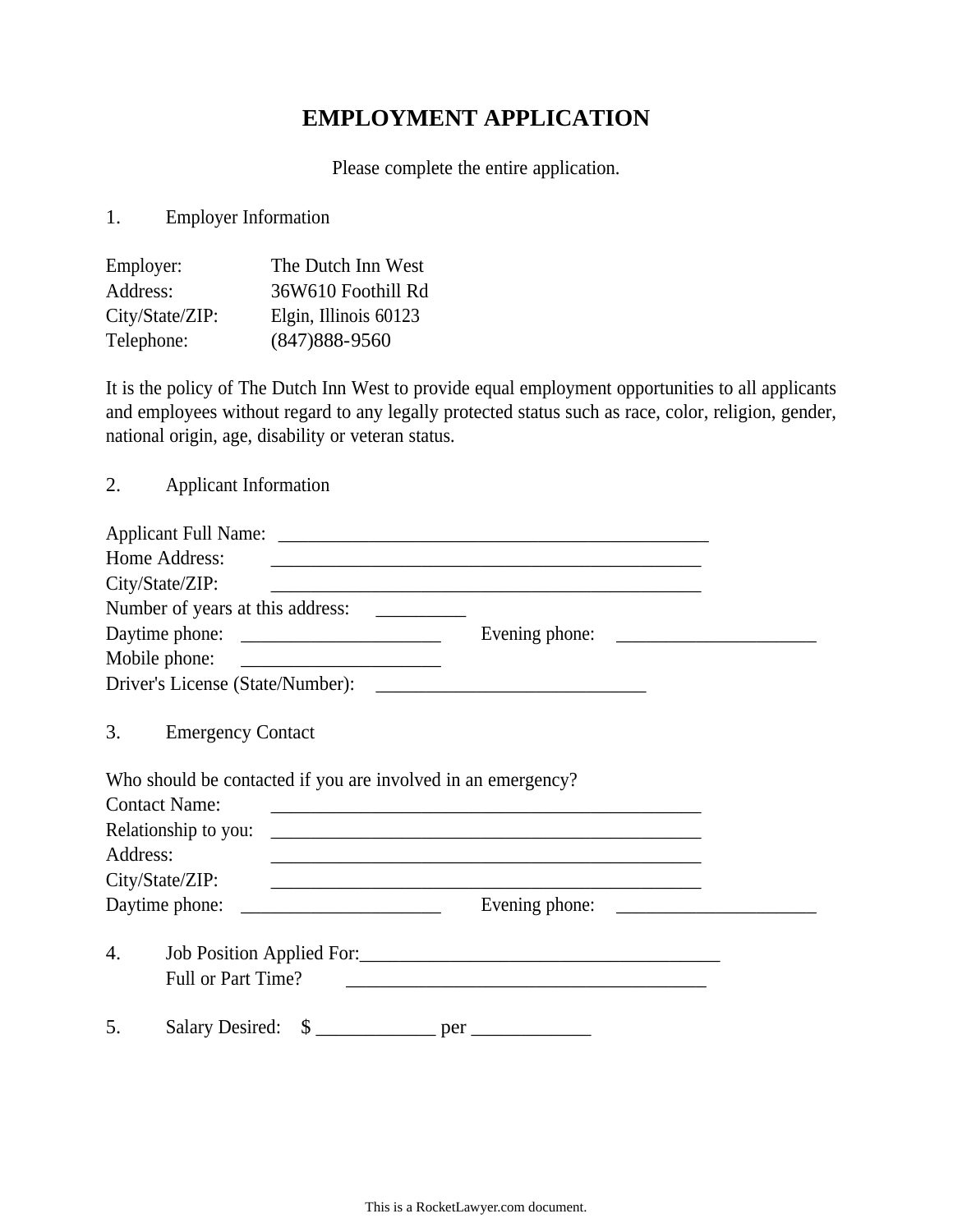| Do you have any friends or relatives who work here? If yes, please list here:                                                            |
|------------------------------------------------------------------------------------------------------------------------------------------|
| Are you at least 18 years old?<br>$Yes$ No                                                                                               |
|                                                                                                                                          |
| Are you willing to work any shift, including nights and weekends? ______ Yes _____ No<br>If no, please state any limitations:            |
| If applicable, are you available to work overtime? ________ Yes _______ No                                                               |
| If you are offered employment, when would you be available to begin work?                                                                |
| If hired, are you able to submit proof that you are legally eligible for<br>employment in the United States? _____ Yes<br>N <sub>0</sub> |
| Are you able to perform the essential functions of the job position you seek with                                                        |
| What reasonable accommodation, if any, would you request?                                                                                |

List any skills that may be useful for the job you are seeking. Enter the number of years of experience, and circle the number which corresponds to your ability for each particular skill. (One represents poor ability, while five represents exceptional ability.)

|              |                            | Ability |
|--------------|----------------------------|---------|
|              |                            | or      |
| <b>Skill</b> | <b>Years of Experience</b> | Rating  |
|              |                            | 12345   |
|              |                            | 12345   |

15. Applicant Employment History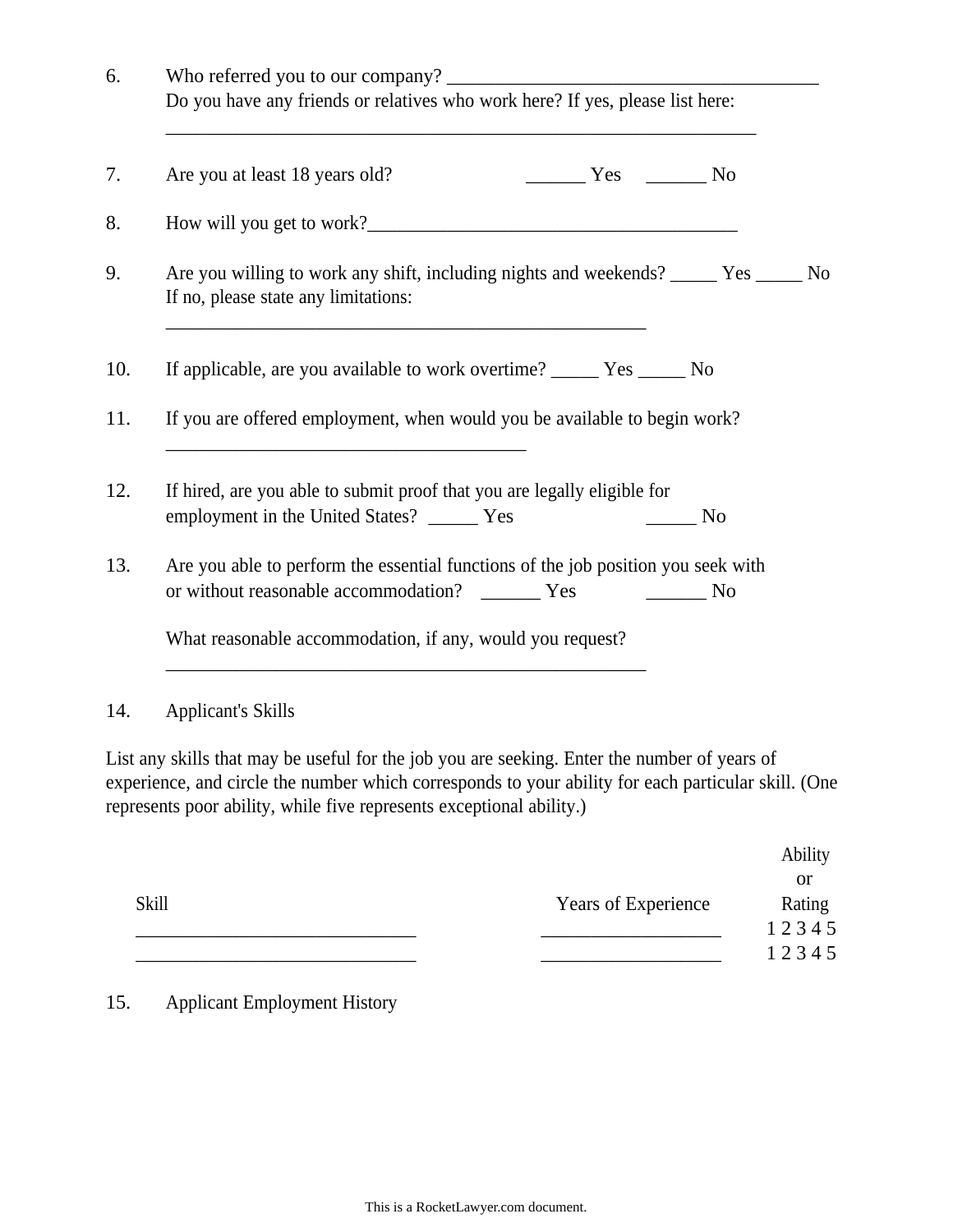List your current or most recent employment first. Please list all jobs (including self-employment and military service) which you have held, beginning with the most recent, and list and explain any gaps in employment. If additional space is needed, continue on the back page of this application.

| <b>Employer Name:</b>                      |                                                                                                                      |                             |
|--------------------------------------------|----------------------------------------------------------------------------------------------------------------------|-----------------------------|
| <b>Supervisor Name:</b>                    |                                                                                                                      |                             |
| Address:                                   | <u> 1989 - Johann Stein, mars an deutscher Stein und der Stein und der Stein und der Stein und der Stein und der</u> |                             |
| City/State/ZIP:                            |                                                                                                                      |                             |
| <b>Job Duties:</b>                         | <u> 1980 - Jan James James James James James James James James James James James James James James James James J</u> |                             |
| Reason for Leaving:                        | <u> 2008 - Johann Barn, amerikan bernama di sebagai pertama di sebagai pertama di sebagai pertama di sebagai per</u> |                             |
|                                            |                                                                                                                      |                             |
| <b>Employer Name:</b>                      |                                                                                                                      |                             |
| <b>Supervisor Name:</b>                    |                                                                                                                      |                             |
| Address:                                   |                                                                                                                      |                             |
| City/State/ZIP:                            | <u> 1989 - Johann Stoff, amerikansk politiker (d. 1989)</u>                                                          |                             |
| <b>Job Duties:</b>                         | <u> 1989 - Johann John Stone, markin film yn y brening yn y brening yn y brening yn y brening y brening yn y bre</u> |                             |
| Reason for Leaving:                        |                                                                                                                      |                             |
|                                            |                                                                                                                      |                             |
| <b>Employer Name:</b>                      |                                                                                                                      |                             |
| <b>Supervisor Name:</b>                    |                                                                                                                      |                             |
| Address:                                   |                                                                                                                      |                             |
| City/State/ZIP:                            | <u> 1980 - Andrea Santa Andrea Andrea Andrea Andrea Andrea Andrea Andrea Andrea Andrea Andrea Andrea Andrea Andr</u> |                             |
| <b>Job Duties:</b>                         | <u> 1980 - Johann Barn, amerikansk politiker (d. 1980)</u>                                                           |                             |
| Reason for Leaving:                        |                                                                                                                      |                             |
|                                            |                                                                                                                      |                             |
| 16.<br>College/University Name and Address | <b>Applicant's Education and Training</b>                                                                            |                             |
|                                            |                                                                                                                      | If yes, degree(s) received: |
| High School/GED Name and Address           |                                                                                                                      |                             |
|                                            | N <sub>o</sub>                                                                                                       |                             |
|                                            | Other Training (graduate, technical, vocational):                                                                    |                             |
|                                            |                                                                                                                      |                             |

Please indicate any current professional licenses or certifications that you hold: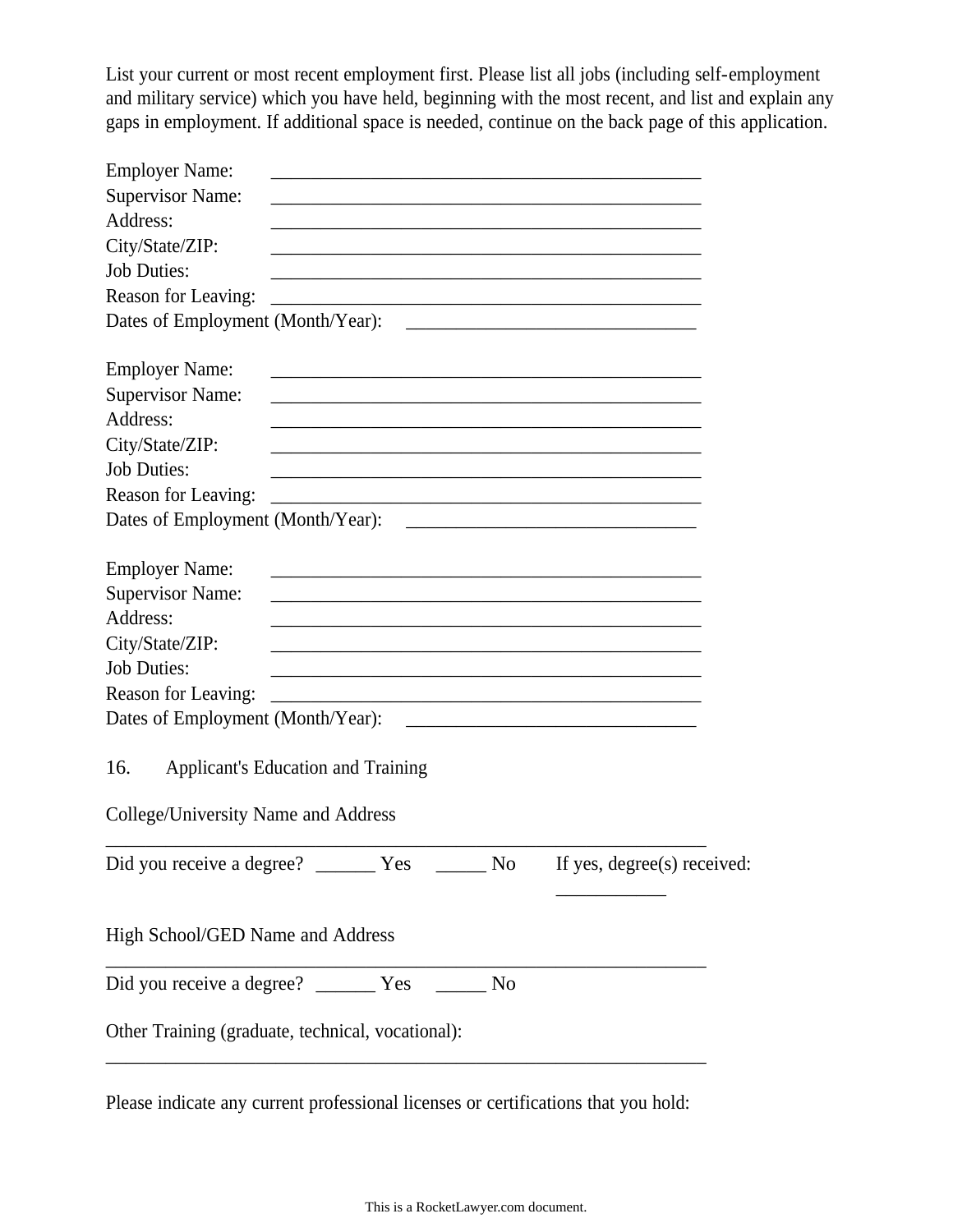Awards, Honors, Special Achievements:

| <b>Military Service:</b>     |     |
|------------------------------|-----|
| Yes                          | No. |
| Branch:                      |     |
| <b>Specialized Training:</b> |     |

\_\_\_\_\_\_\_\_\_\_\_\_\_\_\_\_\_\_\_\_\_\_\_\_\_\_\_\_\_\_\_\_\_\_\_\_\_\_\_\_\_\_\_\_\_\_\_\_\_\_\_\_\_\_\_\_\_\_\_\_

\_\_\_\_\_\_\_\_\_\_\_\_\_\_\_\_\_\_\_\_\_\_\_\_\_\_\_\_\_\_\_\_\_\_\_\_\_\_\_\_\_\_\_\_\_\_\_\_\_\_\_\_\_\_\_\_\_\_\_\_

17. References

List any two non-relatives who would be willing to provide a reference for you.

| Name:           |  |  |
|-----------------|--|--|
| Address:        |  |  |
| City/State/ZIP: |  |  |
| Telephone:      |  |  |
| Relationship:   |  |  |
| Name:           |  |  |
| Address:        |  |  |
| City/State/ZIP: |  |  |
| Telephone:      |  |  |
| Relationship:   |  |  |

18. Please provide any other information that you believe should be considered, including whether you are bound by any agreement with any current employer:

\_\_\_\_\_\_\_\_\_\_\_\_\_\_\_\_\_\_\_\_\_\_\_\_\_\_\_\_\_\_\_\_\_\_\_\_\_\_\_\_\_\_\_\_\_\_\_\_\_\_\_\_\_\_\_\_\_\_\_\_ \_\_\_\_\_\_\_\_\_\_\_\_\_\_\_\_\_\_\_\_\_\_\_\_\_\_\_\_\_\_\_\_\_\_\_\_\_\_\_\_\_\_\_\_\_\_\_\_\_\_\_\_\_\_\_\_\_\_\_\_